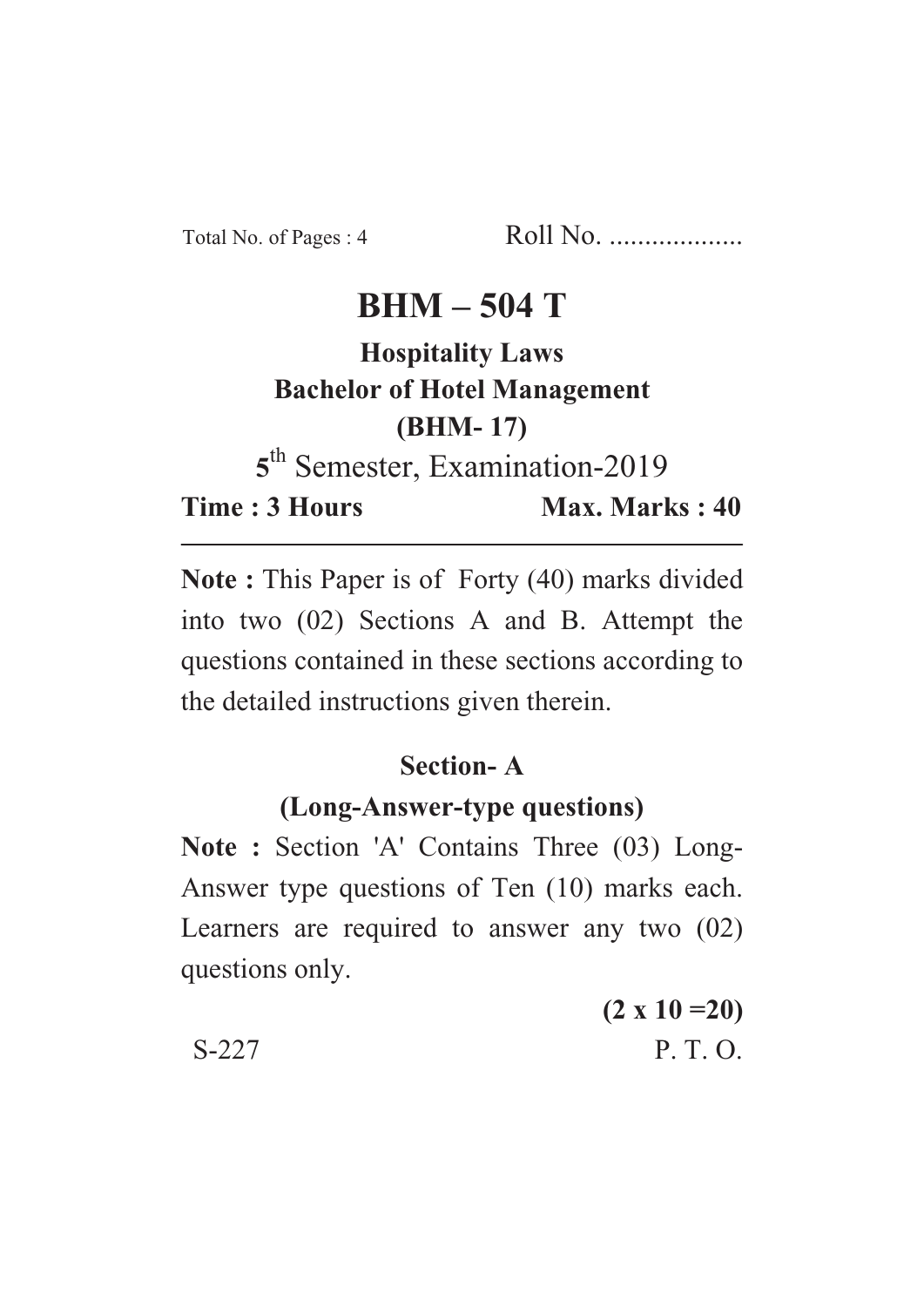**(2)**

- 1. Define Law? Write a note on International Hotel Regulations for Hotels and Guests.
- 2. Write a detailed note on Direct Taxes related to Hotel.
- 3. Define Contract? What are the essentials of valid contract? List the types of contracts and explain each with suitable examples.

#### **Section - B**

## **(Short-Answer-Type questions)**

**(Short-Answer-Type questions) Note : Section 'B' contains six (06) Short- answer** type questions of Five (05) marks each. Learners are required to answer any Four (04) questions only.

**(4x5=20)**

S-227